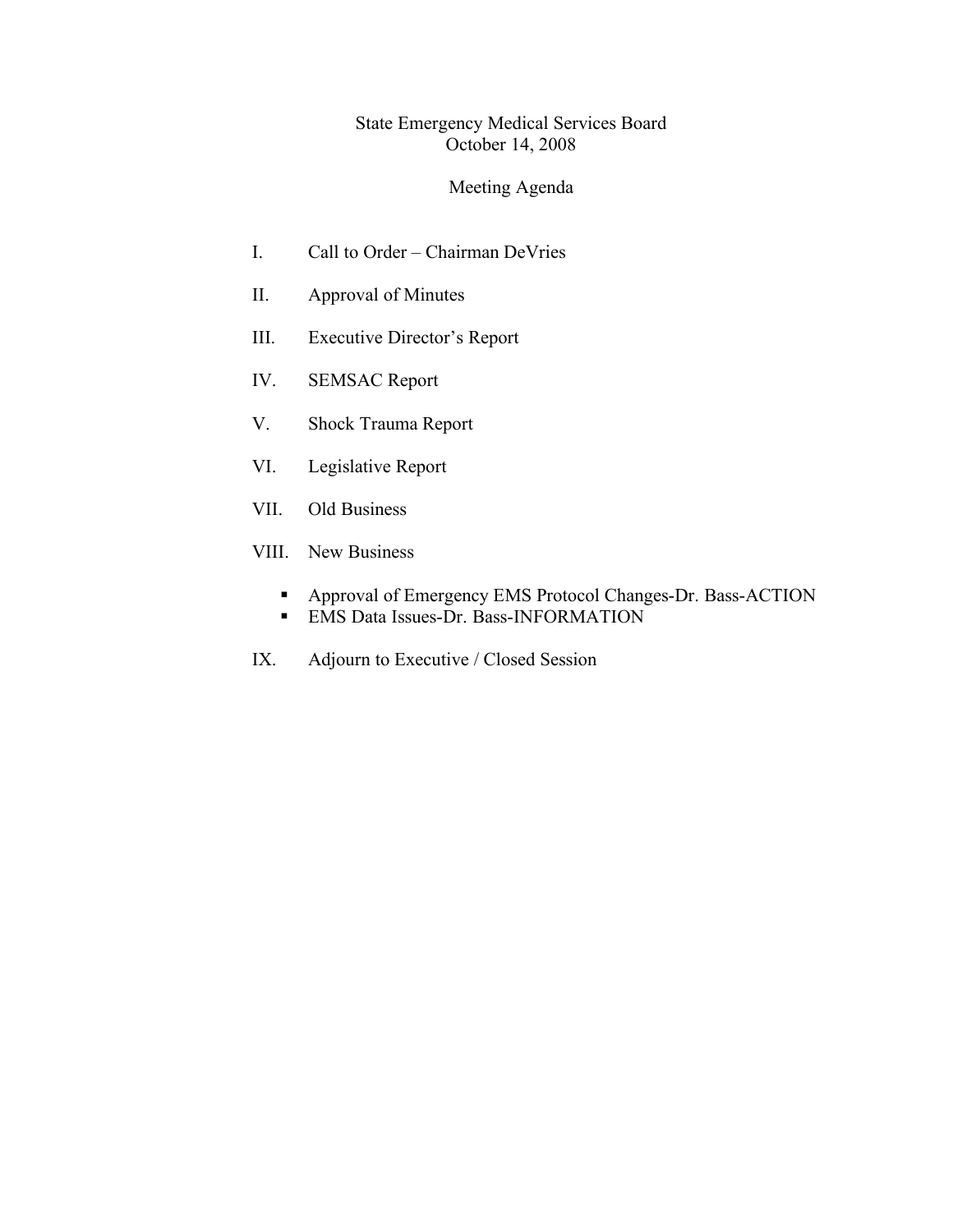### **State Emergency Medical Services Board October 14, 2008 Minutes**

**Board Members Present:** Donald L. DeVries, Jr., Esq., Chairman; Victor A. Broccolino; David Fowler, M.D.; Chief Scott Graham; David Hexter, M.D.; Dean E. Albert Reece, M.D., Ph.D.; Sally Showalter; Roger Simonds; Mary Alice Van Hoy, R.N.; Eugene L. Worthington.

#### **Board Members Absent**: None.

### **Others Present**:

**MIEMSS**: Dr. Bass; Ms. Alban; Dr. Alcorta; Ms. Beachley; Mr. Brown; Mr. Dubansky; Dr. Floccare; Ms. Gainer; Ms. Gilliam; Mr. Handley; Mr. Hurlock; Ms. Magee; Mr. New; Mr. Seifarth; Mr. Schaeffer; Mr. Slack.

**OAG:** Mr. Magee; Ms. Sette.

**Maryland Fire Rescue Institute**: Becky Spicer.

**Maryland State Firemen's Association**: President Frank Underwood; First Vice President Roger Powell; Second Vice President Doyle Cox.

**Maryland State Police Aviation Command**: Major A.J. McAndrews; Michael Gartland; Jimmie Meurrens. **R Adams Cowley Shock Trauma Center**: Brenda Fosler Johnson; Jaime Huggins.

### **INTRODUCTION**

Chairman DeVries called the meeting to order at 9:10 a.m. Mr. DeVries asked for a moment of silence for the victims and families of the crash of MSP Medevac Trooper 2.

**Action: Moved (Chief Graham), seconded (Ms. Showalter), passed unanimously to approve as written the minutes of the September 9, 2008, meeting of the State EMS Board.** 

### **EXECUTIVE DIRECTOR'S REPORT**

Dr. Bass said that there was no report for Open Session; rather, he would present several issues for Board consideration in Executive Session.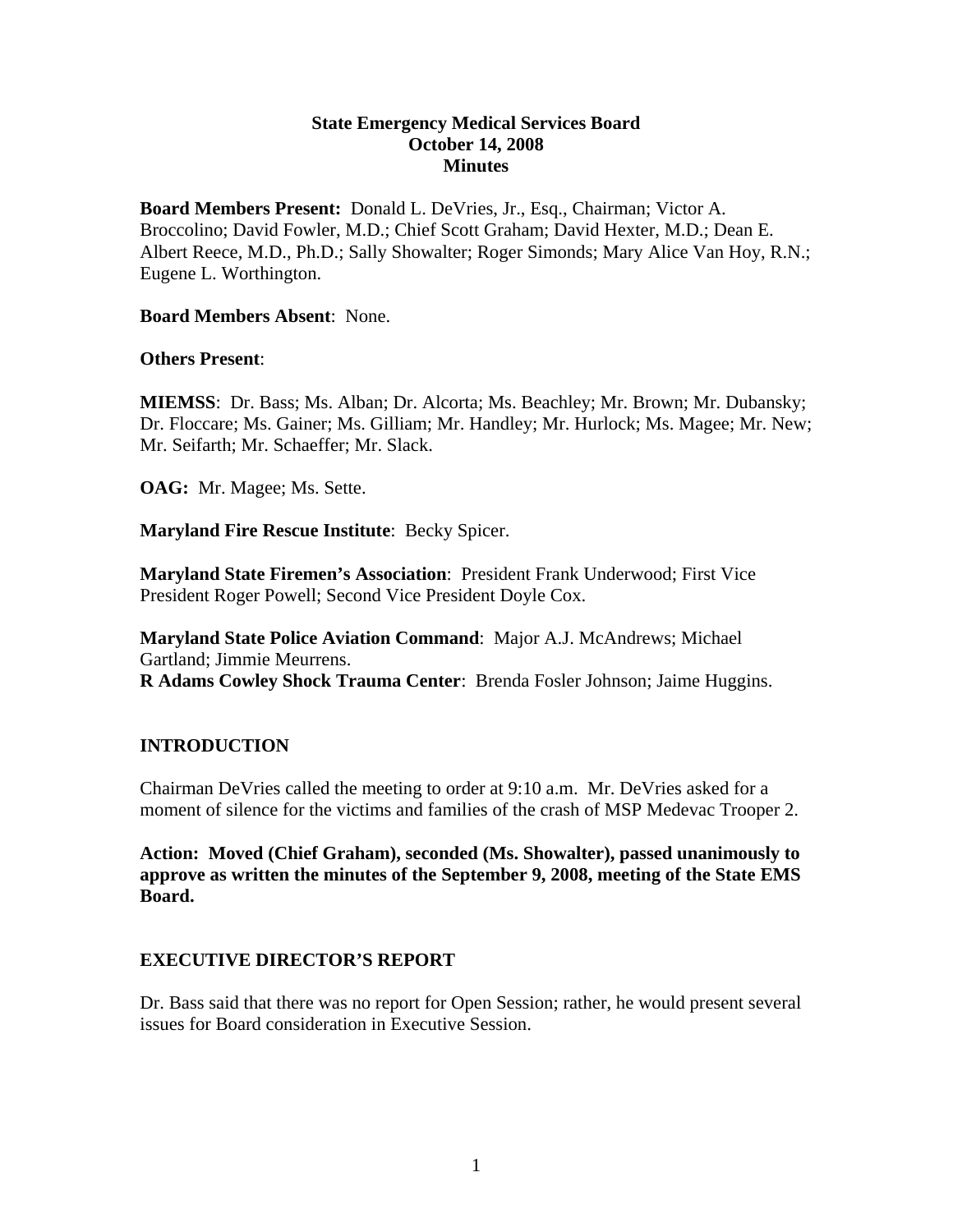## **REPORT OF THE STATEWIDE EMS ADVISORY COUNCIL**

Dr. Bass reported that SEMSAC had met on Thursday, September 2, 2008. He said that the meeting was devoted to discussion of the recent helicopter crash.

### **REPORT OF THE R ADAMS COWLEY SHOCK TRAUMA CENTER**

Mr. Fosler Johnson thanked Dr. Bass for participating in the recent press conference with Dr. Scalea regarding the crash of Trooper 2. She said that the thoughts and prayers of STC personnel were with the crash victims and their families. She provided the Shock Trauma Center Report to the Board. She said that admissions for the month were slightly ahead of the same period last year. He said that the beds occupancy rate was high at about 97%. She reported that the number of operating room cases were slightly ahead of the same period last year. She said that there had been one capacity alert during the month of July, but that no capacity alerts had occurred in August or September. She said that the STC was sponsoring a two-day conference on Special Tpics in Trauma Care target to EMS and nursing.

## **LEGISLATIVE REPORT**

Ms. Gainer said that there was no legislative report.

### **OLD BUSINESS**

None.

### **NEW BUSINESS**

Protocol Change. Dr. Bass told the Board that an emergency protocol change had been implemented as of 8 a.m. Thursday, October  $9<sup>th</sup>$ , that required medical consultation with the receiving trauma center for helicopter dispatch for scene medevac requests for trauma patients with only Category "C" or Category "D" triage indicators. He reminded the Board that in July, a 30-minute rule had become effective that said that patients with a 30-minute drive time was having an impact, but that, generally, the mode of transport for Category "C" and "D" patients was unsettled. After the crash of Trooper 2, Dr. Bass said he had concluded that in order to give EMS providers / first responders at the incident site the opportunity to review the indications and potential benefits of helicopter transport with personnel at the receiving hospital prior to dispatch of a helicopter.

Dr. Bass said that he hoped to convene an Expert Panel who would review and make recommendations regarding the emergency medical protocols for the use of medevac transport of trauma patients from the scene of an incident. He said that the Panel would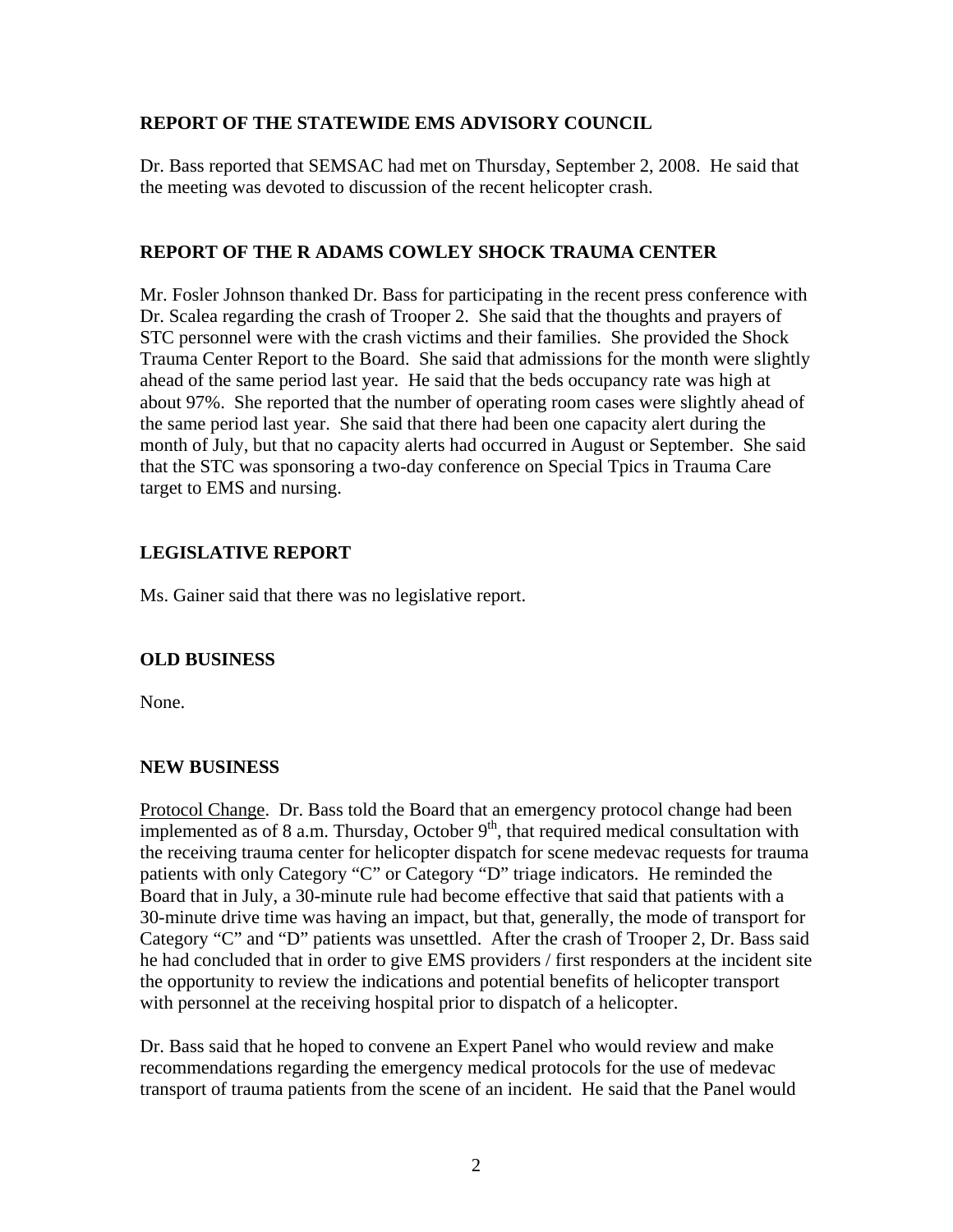consider the new consultation requirement and recommend whether it should be continued.

### **Upon the motion of Mr. Broccolino, which was seconded by Ms. Van Hoy, the Board approved the protocol change.**

Dr. Hexter said that he thought the consultation requirement was an excellent modification. He asked whether it would result in an additional liability for the health care provider at the trauma center who provided the consultation. Ms. Sette said that existing Maryland law contained immunity provisions for physicians who provide such consultation and on-line support. Dr. Hexter asked whether such protections would extend to independent contractor physicians who provided the consultations.

Ms. Van Hoy said that she thought the consultation requirement could be a very positive change for providers and would help them work more closely with the consulting physician on how best to respond to the needs of the patient. Mr. Simonds said that it was important to keep in mind that ground transport to trauma centers was often problematic, particularly given rush-hour traffic problems in the metropolitan areas. He said that he was also concerned about hospital alerts since delays in ED treatment can result. Mr. DeVries said that the Expert Panel recommendations would be helpful in determining the long-term utility of the consultation requirement.

EMS Data Issues. Dr. Bass said that this issue would be deferred to another Board meeting. He indicated, however, that the question at issue was consideration what to do about EMAIS. He said that a number of jurisdictions had adopted EMAIS several years ago, but that now some jurisdictions were moving to other electronic data systems. As a result, there have been delays in electronic submission of data to MIEMSS, problems in translating data from other electronic systems into a format that MIEMSS can use, etc. He said he would ask the Board to consider whether to require electronic submission of data and, if so, what other elements would also be required, e.g., time requirements for submission, inclusion of specific data elements.

Mr. DeVries indicated that the Board would be adjourning to Executive Session and would likely reconvene into Open Session.

## **ADJOURN TO EXECUTIVE SESSION**

## **Action: Moved (Mr. Broccolino), seconded (Ms. Van Hoy), passed unanimously to adjourn to Executive Session and, if needed, to reconvene in Open Session.**

The purpose of the closed session was to carry out administrative functions under State Government Article §10-502(b), to maintain certain records and information in confidence as required by Health Occupations Article §14-506 (b) and COMAR 30.08.02.05(B)(9) under State Government Article §10-508 (13), to discuss personnel matters, to discuss disciplinary actions, and to discuss matters under executive privilege.